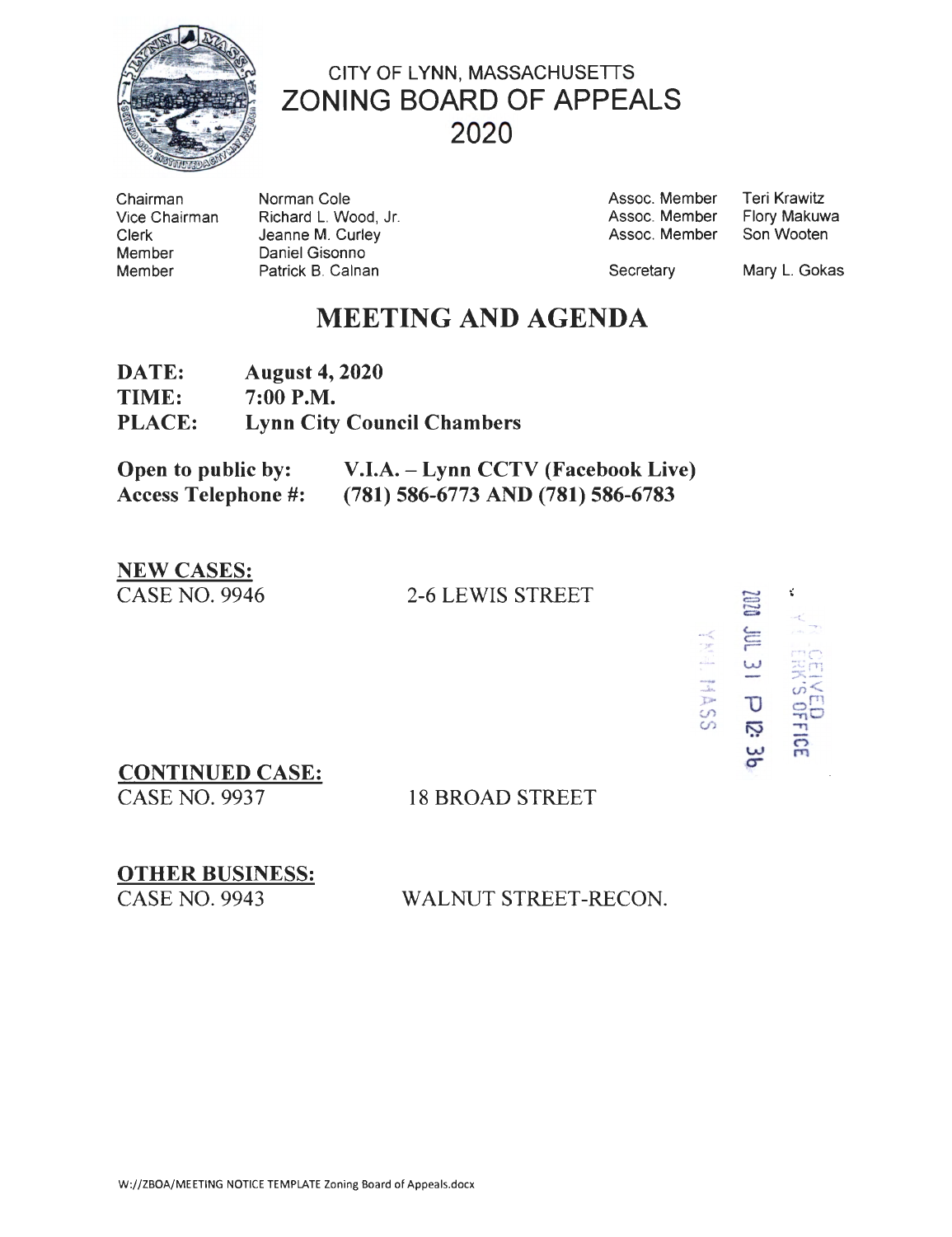

## CITY OF LYNN, MASSACHUSETTS ZONING BOARD OF APPEALS 2020

Chairman Vice Chairman Clerk Member Member

Norman Cole Richard L. Wood, Jr. Jeanne M. Curley Daniel Gisonno Patrick B. Calnan

Assoc. Member Assoc. Member Assoc. Member Teri Krawitz Flory Makuwa Son Wooten

**Secretary** 

Mary L. Gokas

7:00 PM-9:00 PM

Lynn Zoning Board of Appeals

July 28, 2020

### MEETING WILL BE BROADCAST LIFE ON LYNN COMMUNITY TELEVISION (Governmental Station) and LYNN COMMUNITY TELEVISION F ACEBOOK LIVE PAGE

#### MEETING WILL ALSO BE STREAMED ON GoToMeeting

ID: Lynn Zoning Board of Appeals Tue, August 4, 2020 7:00 PM - 10:00 PM (EDT)

Please join my meeting from your computer, tablet or smartphone. https://global.gotomeeting.com/join/667071461

You can also dial in using your phone. United States +1 (408)650-3123one touch telephone 14086503123,667071461

Access Code:667-071-461

New to GoToMeeting? Get the app now and be ready when your first meeting starts: https://global.gotomeeting.com/install/667071461

You can also dial in using your phone.

(For supported devices, tap a one-touch number below to join instantly.)

\*\*\*\* THE MEETING WILL BE CLOSED TO THE GENERAL PUBLIC DUE TO THE COVID-19 PANDEMIC. THE MEETING WILL BE TELEVISED LIVE ON THE LYNN COMMUNITY TELEVISION (LCTV) GOVERNMENT CHANNEL AND ALSO STREAMED ON THE LCTV FACEBOOK PAGE\*\*\*\*